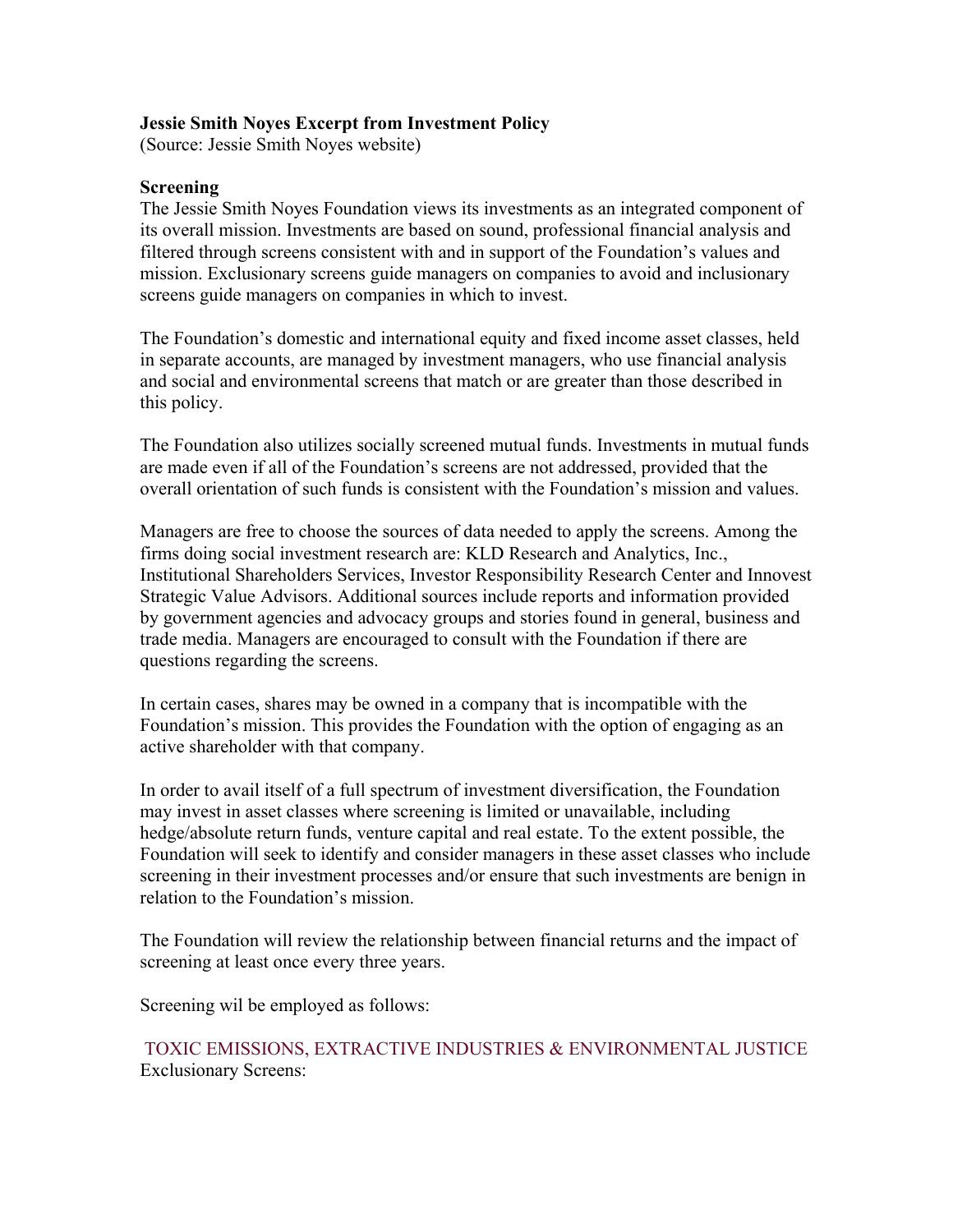- 1. Companies that own and/or operate nuclear power plants.
- 2. Companies that rank among the top ten on the most current Toxic 100, a list of the largest corporate emitters of toxics in the U.S. compiled by the Political Economy Research Institute at the University of Massachusetts.
- 3. Companies that derive a significant portion of their revenue from mountaintop removal mining.
- 4. Companies that consistently target Indigenous lands for:
	- a. mining and extraction of coal, oil, natural gas or other minerals;
	- b. storage and disposal of nuclear wastes
	- c. dumping and disposal of hazardous and toxic wastes.
- 5. Companies that have a pattern of violations of federal and state environmental laws and regulations or recently paid substantial fines or penalties or were sanctioned for such violations.

Inclusionary Screens:

- 1. Companies that demonstrate a commitment to the environment either by signing the CERES Principles (Coalition for Environmentally Responsible Economies), by participating in recognized environmental programs such as the Business Environmental Leadership Council of the Pew Center on Global Climate Change or by issuing sustainability reports in line with the Global Reporting Initiative.
- 2. Companies that have a comprehensive and effective environmental policy that seeks to reduce any adverse environmental impacts through: (a) pollution prevention practices, (b) utilization of recycled products as raw materials, (c) practices that embrace and advance sustainable development, or (d) a demonstrated commitment to cleaning up waste derived from historical operations.
- 3. Companies that have significantly reduced toxic emissions relative to emission reductions by industry peers.

#### SUSTAINABLE AGRICULTURAL AND FOOD SYSTEMS

Exclusionary Screens:

- 1. Companies that are significant producers of synthetic pesticides and fertilizers.
- 2. Companies that are significant producers of genetically engineered seeds, fish or animals and/or recombinant bovine growth hormone (rBGH/rbST),
- 3. Companies that derive a significant portion of their revenue from the ownership of industrial agricultural operations and/or confined animal feeding operations.

Inclusionary Screens:

- 1. Companies that avoid using genetically modified organisms (GMOs) in the manufacturing of food products and/or label such products at the point of sale as containing GMOs.
- 2. Companies that produce, distribute and/or sell organic food products.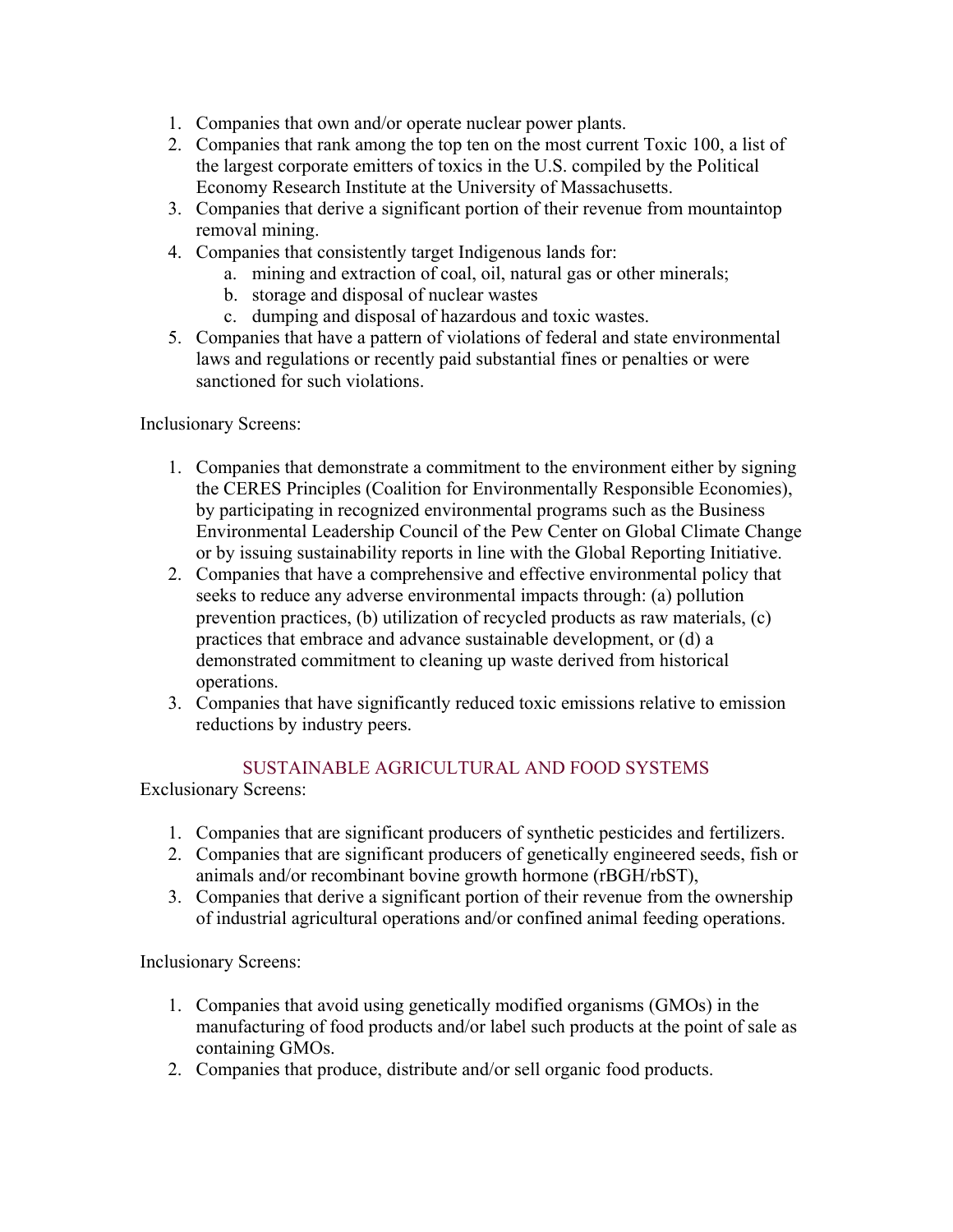- 3. Companies that procure, utilize and/or sell locally and regionally sourced agricultural goods and products, particularly from family operated farms.
- 4. Companies that have a record of negotiating in a fair and transparent manner with workers and production contractors.

# REPRODUCTIVE HEALTH AND RIGHTS

Exclusionary Screens:

1. Companies whose practices, actions and positions are contrary to or limit a woman's reproductive choices.

Inclusionary Screens:

- 1. Companies that facilitate quality and accessible reproductive healthcare by providing reproductive services, products and/or insurance to their employees and/or to the general public.
- 2. Companies that have publicly demonstrated support for pro-choice organizations.

## A SUSTAINABLE AND SOCIALLY JUST SOCIETY

Exclusionary Screens:

- 1. Companies that manufacture tobacco or tobacco products.
- 2. Companies that have paid significant penalties for violating occupational health and safety laws and regulations and/or have been continuously cited as having major workplace health and safety issues.
- 3. Companies that repeatedly have violated affirmative action standards, practiced discriminatory labor practices based on disability, gender, age, race, religion or sexual orientation, or engaged in anti-union activities.
- 4. Companies that have significant operations in countries with repressive regimes where internationally recognized human rights organizations have documented a pattern of human rights abuses and that have resisted shareholder initiatives to sign codes of conduct or to divest operations in such countries. [Note: Specific countries and companies will be reviewed on a periodic basis and that information will be shared with investment managers.
- 5. Companies that produce small firearms for personal use.

Inclusionary Screens:

- 1. Companies that have a demonstrated record of women and people of color serving on their boards of directors and in the top two levels of management.
- 2. Companies with hiring practices and supportive environments that foster diversity and inclusiveness and/or are included on lists like *Fortune* magazine's 50 Best Companies for Minorities and *Working Mother* magazine's 100 Best Companies for Working Mothers.
- 3. Companies that support the construction of and/or provide financing and mortgages for affordable and low-income housing.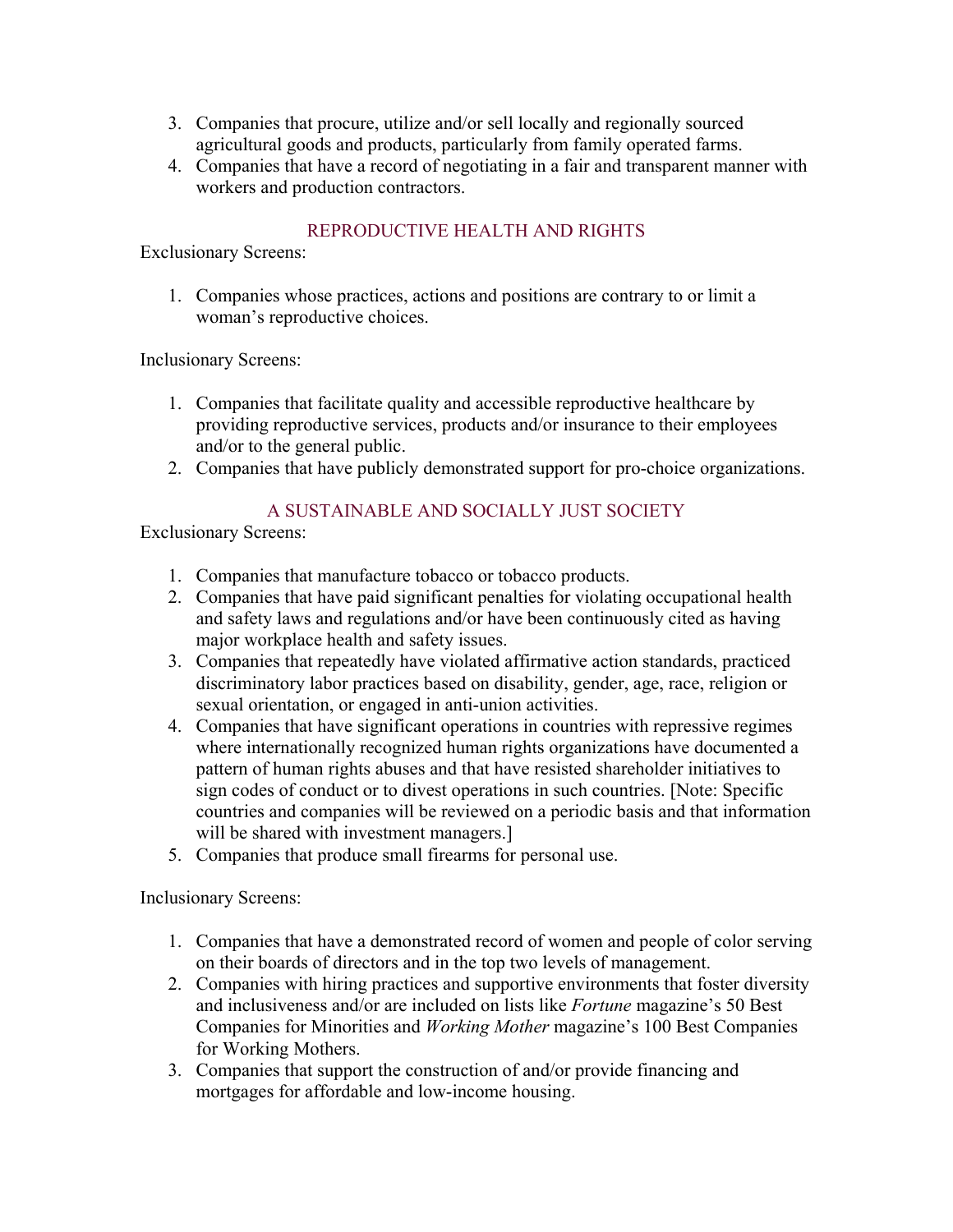- 4. Companies with demonstrated leadership on charitable giving, innovative approaches to community development, environmentally friendly building designs and excellence in the public education system.
- 5. Companies that purchase goods and services from minority and women owned businesses and actively promote contract opportunities for minority and women owned suppliers and service providers.
- 6. Companies whose labor practices and compensation standards support collective bargaining, living wage and pay equity.

# **Proxy Voting Guidelines**

We believe that passive holding of corporate stocks without assessment of the social and environmental, as well as the financial performance of a corporation does not fulfill our obligation as a shareholder.

The Foundation asks each of our managers, the Interfaith Center on Corporate Responsibility (ICCR) and the Council of Institutional Investors (CII) to inform us of shareholder resolutions being considered with corporations in which we hold stock.

The Foundation votes its proxies as follows:

- When program interests are directly involved, proxies are voted in a manner consistent with them.
- When a shareholder resolution deals with a social or environmental issue that is not directly related to the Foundation's program interests, the Foundation will review each individual case and consult with our grantees, managers and others, as appropriate.

On issues of corporate governance the Foundation will consult with ICCR, CII, and others, and will vote our proxies according to the following general guidelines:

- Ratify Auditors
- Ratify Directors unless governance or a program interest issue has been raised or there is a lack of diversity on the board
- Vote against golden parachutes for executives
- Vote for proposals requiring a majority of independent directors
- Vote for proposals requiring nominating and/or compensation committees to be composed exclusively of independent directors
- Vote against incentive payments not related to financial performance
- Vote for incentive payments that are tied to social and environmental performance
- Vote for proposals recognizing the standing of stakeholders other than shareholders in governance and control.

## Monitoring

The Finance Committee will monitor the performance of the Foundation's managers on a quarterly basis, with a face-to-face meeting scheduled at regular intervals.